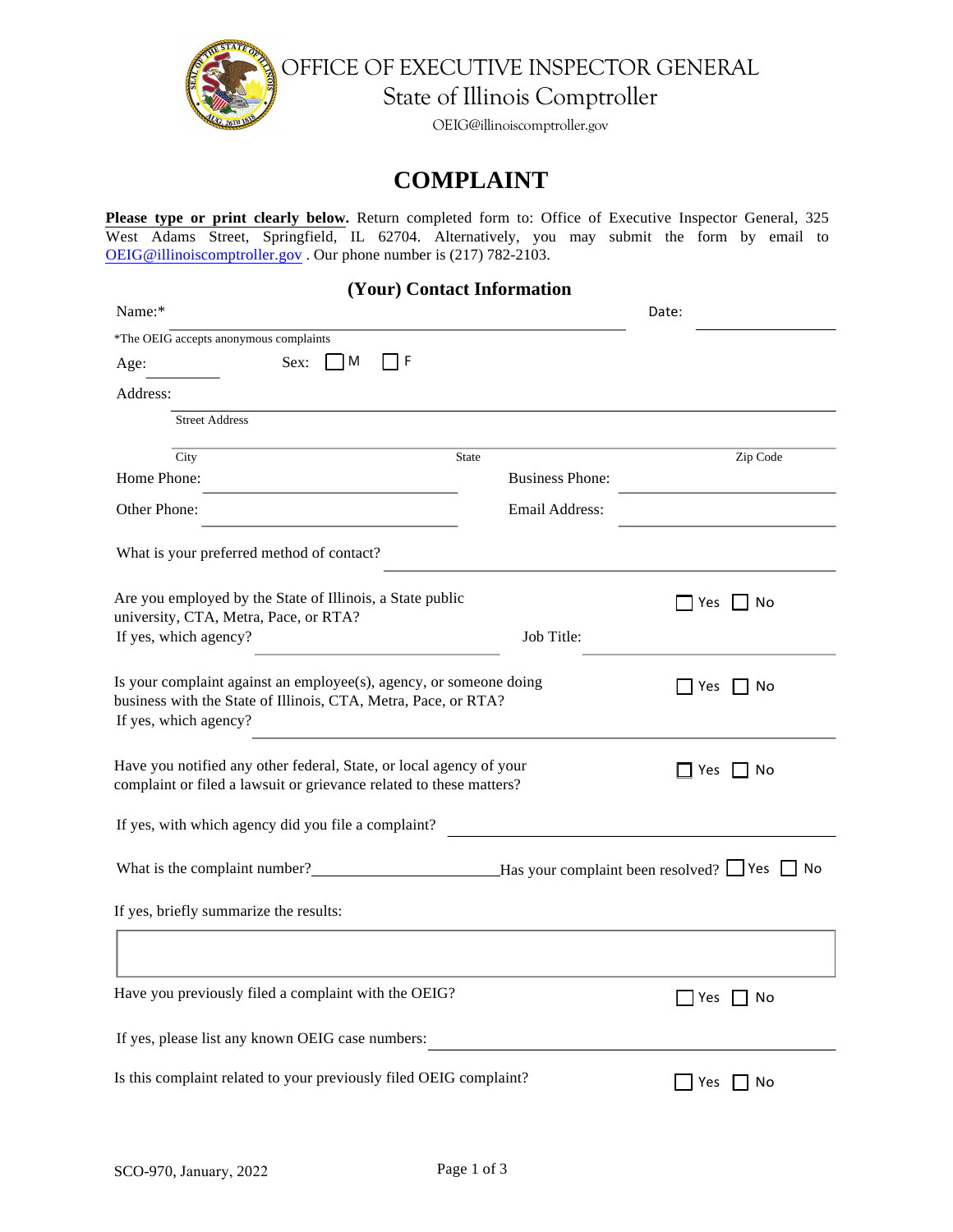## *Please be aware that your complaint(s) may be referred to other government agencies including the agency referred to in your complaint.*

| If your complaint is referred, do you consent to the release of your identity as the<br>complainant?                                | $\Box$ Yes $\Box$ No |
|-------------------------------------------------------------------------------------------------------------------------------------|----------------------|
| If the OEIG conducts an investigation and issues a report, do you consent to being<br>identified as the complainant in that report? | $\Box$ Yes $\Box$ No |

## **Subject Information (person(s) against whom you are complaining)**

| <b>SUBJECT'S NAME:</b>         |                                                                                                                      |            | Phone: |          |                                                 |
|--------------------------------|----------------------------------------------------------------------------------------------------------------------|------------|--------|----------|-------------------------------------------------|
|                                |                                                                                                                      |            | Sex:   | $\mid M$ | $\vert \vert$ F                                 |
| Address:                       |                                                                                                                      |            |        |          |                                                 |
| <b>Street Address</b>          |                                                                                                                      |            |        |          |                                                 |
| City                           | <b>State</b>                                                                                                         |            |        |          | Zip Code                                        |
| Agency Employed:               |                                                                                                                      | Job Title: |        |          |                                                 |
| <b>Additional Information:</b> |                                                                                                                      |            |        |          |                                                 |
| <b>SUBJECT'S NAME:</b>         |                                                                                                                      |            | Phone: |          |                                                 |
|                                |                                                                                                                      |            | Sex:   |          | M F                                             |
| Address:                       |                                                                                                                      |            |        |          |                                                 |
| <b>Street Address</b>          |                                                                                                                      |            |        |          |                                                 |
| City                           | State                                                                                                                |            |        |          | Zip Code                                        |
| Agency Employed:               | <u> 1980 - Johann Barn, mars ann an t-Amhain Aonaich an t-Aonaich an t-Aonaich ann an t-Aonaich ann an t-Aonaich</u> | Job Title: |        |          | <u> 1989 - Andrea Station Barbara (b. 1989)</u> |
| Additional Information:        |                                                                                                                      |            |        |          |                                                 |
| <b>SUBJECT'S NAME:</b>         |                                                                                                                      |            |        |          | Phone:                                          |
|                                |                                                                                                                      |            | Sex:   | M        | F                                               |
| Address:                       |                                                                                                                      |            |        |          |                                                 |
| <b>Street Address</b>          |                                                                                                                      |            |        |          |                                                 |
| City                           | State                                                                                                                |            |        |          | Zip Code                                        |
| Agency Employed:               | <u> 1980 - Johann Barn, mars eta bainar eta idazlea (</u>                                                            | Job Title: |        |          |                                                 |
| Additional Information:        |                                                                                                                      |            |        |          |                                                 |
| <b>SUBJECT'S NAME:</b>         |                                                                                                                      |            | Phone: |          |                                                 |
| Approximate Age:               |                                                                                                                      |            | Sex:   | M        | $\mathsf F$                                     |
| Address:                       |                                                                                                                      |            |        |          |                                                 |
| <b>Street Address</b>          |                                                                                                                      |            |        |          |                                                 |
| City                           | State                                                                                                                |            |        |          | Zip Code                                        |
| Agency Employed:               | <u> 1989 - Johann Barn, fransk politik (d. 1989)</u>                                                                 |            |        |          | Job Title:                                      |
| Additional Information:        |                                                                                                                      |            |        |          |                                                 |